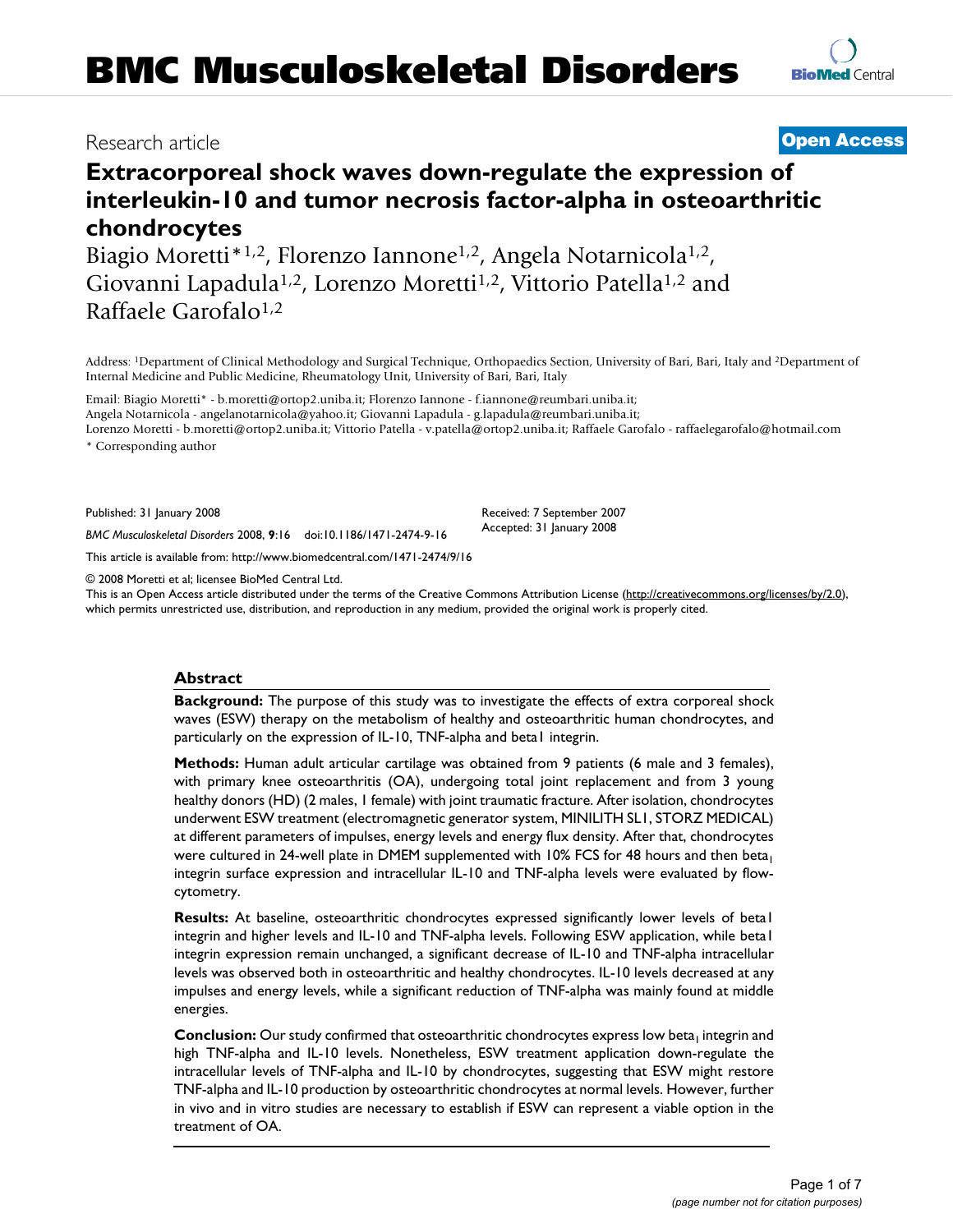#### **Background**

Extra-corporeal shock waves (ESW) are expanding their applications from urinary calculi treatment to orthopaedic settings. Recent studies have provided some evidence that ESW may be useful in treating osteoarthritis (OA) in animals, such as dogs [1], and horses [2]. In humans, ESW therapy is widely used for the treatment of several medical disorders such as plantar fascitis, calcifying tendonitis, femoral head necrosis and pseudoarthrosis, and more recently has been proposed as therapy for human OA. However, whether and how ESW hamper the biologic processes taking place in articular cartilage that cause OA is unknown.

In OA, cartilage damage is the outcome of an abnormal extra-cellular matrix (ECM) remodelling leading to an overwhelm of tissue breakdown mediated by metalloproteinases (MMPs). The pathogenesis of OA is rather intricate and not yet completely understood, however some events are currently assumed to be critical points in the induction of cartilage injury [3]. Under physiological settings, chondrocytes sense the changes of surrounding environment and this signalling between chondrocytes and ECM is crucial in maintaining cartilage homeostasis. These chondrocyte/ECM interactions are regulated by a large family of transmembrane glycoproteins whereby  $beta_1$  integrins are the most widely expressed and interact with several matrix proteins such as collagen, fibronectin, vitronectin and laminin [4]. Furthermore, beta<sub>1</sub> integrin cooperate along with growth factor receptors (GFr), such as TGFbeta, IL-4, and IGF, to activate intracellular anabolic processes [4]. In OA, beta<sub>1</sub> integrin expression is significantly reduced in damaged cartilage [5] and this would alter chondrocyte/ECM interactions and disrupt  $beta_1$  integrin/GFr synergy leading to activation of catabolic pathways, increase of MMPs expression and induction of chondrocyte apoptosis.

The over-expression of MMPs is induced by several cytokines, such as IL-1, TNF-alpha, IL-17, IL-10, and many others, which have been detected increased in OA cartilage. TNF-alpha is produced by inflamed synovial membrane, chondrocytes and osteoblasts, and act in an autocrine-paracrine manner. It increases the synthesis of MMPs and plasminogen activator, essential to convert the pro-MMPs in MMPs, and regulate the organization of ECM by enhancing the synthesis of minor collagens, normally not present in cartilage, such as collagen types I and III, and decreasing the production of proteoglycans and collagen types II and IX, which represent the optimal scaffolding of cartilage [3]. The biological activities of TNFalpha are regulated by two specific cell-surface receptors TNF-R<sub>55</sub> and TNF-R<sub>75</sub>; the former is mainly involved in signal transduction in articular tissue cells and its expression is up-regulated on osteoarthritic chondrocytes and synoviocytes, that in turn show an increased sensitivity to TNF-alpha [6,7].

IL-10 activates a broad range of functional responses in different cell types inducing either inhibitory or stimulatory effects, such as down-regulating IL-1 and TNF-alpha synthesis by monocytes [8] or promoting the growth and differentiation of B cells [9]. Increased expression of IL-10, both at protein and mRNA level, has been detected in OA human cartilage [10], but its role in OA pathogenesis need to be further investigated.

The purpose of this study has been to evaluate the effects of ESW on the metabolism of human OA chondrocytes "in vitro", and particularly on the expression of beta<sub>1</sub> integrin, IL-10, and TNF-alpha.

#### **Methods**

#### *Chondrocyte isolation*

Human articular cartilage was obtained from nine patients (6 males, 3 females, range age 55–70 years) with primary knee OA, undergoing total joint replacement at our orthopaedic department and from three young healthy donors (HD) (2 males, 1 female, range age 21–37 years) with joint traumatic fracture. We received the approval for our study from the Poloclinical Ethical Commettee of Bari. All patients gave a written informed consent and the study was approved by the local ethical committee. Cartilage was taken from the femoral and tibial sides of knee, minced and chondrocytes were isolated as previously described [10]. Briefly, chondrocytes were released from the cartilage matrix by hyaluronidase (0.2%, 30 min., 37°C, Sigma), pronase (0.25%, 90 min., 37°C, Sigma) and collagenase (0.2%, 3 hours, 37°C, Sigma) sequential enzymatic digestion. More than 95% of the chondrocytes were viable (Trypan blue exclusion test) after their isolation.

#### *ESW treatment*

After isolation, chondrocytes were re-suspended in Dulbecco's modified Eagle medium (DMEM), supplemented with 10% foetal calf serum (FCS) and antibiotics (penicillin 100 UI/ml and streptomycin 100 microg/ml 5% and placed in 1,8 ml cryogenic vials (Nunc, Denmark) at 4–5  $\times$  10<sup>5</sup>/cells/ml. The vials were completely filled with medium and were tested to be permeable for the shock wave. The ESW electromagnetic generator system (MINI-LITH SL1, STORZ MEDICAL) was used in this study. This ESW device is a focused one, and the location was provided with a ultrasound-guided system. Between the generator and the cells we used an ultrasound gel that was compressed to guaranteed to avoid air. The test-vial was placed in a special cylindrical support on the shockwave generator, which enabled the focal depth probe to be directed correctly to the vial containing the cells.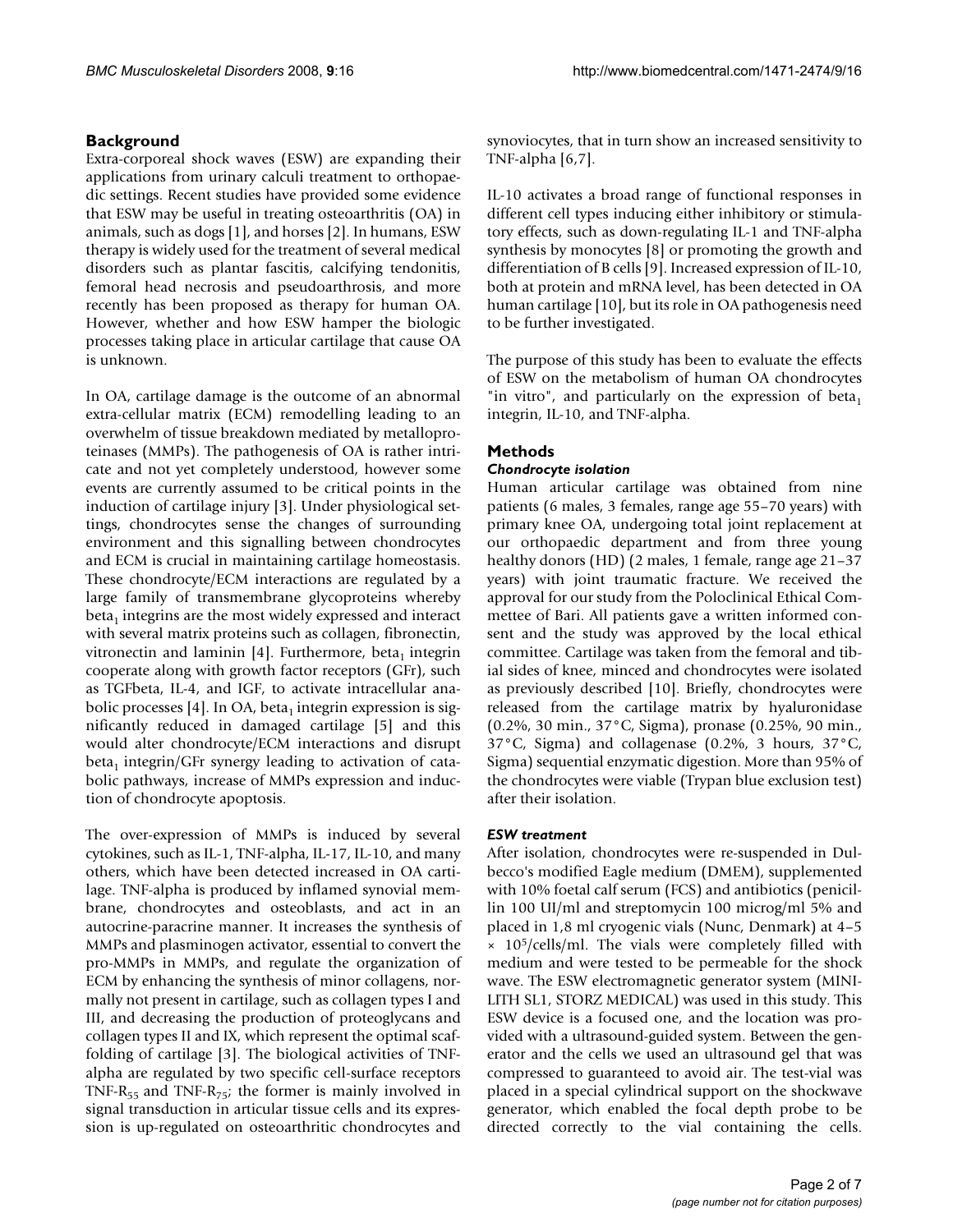Chondrocytes were subdivided into 5 populations: 4 specimens underwent ESW treatment at different parameters of impulses, energy levels and energy flux density, as shown in Table 1, while an untreated vial was kept as control sample, but underwent the same laboratory processing. The controls vials also were kept outside the incubator for the same time as the treated cells. At the end of the treatment, cellular vitality was evaluated with the Trypan blue dye exclusion test, and chondrocytes were cultured in 24-well plate in DMEM supplemented with 10% FCS for 48 hours prior to flow-cytometry.

#### *Chondrocyte phenotype*

After incubation, chondrocytes were re-suspended in PBS containing 0.1% sodium azide and 0.2% bovine serum albumin, and blocked by incubating with 2% normal human serum (Advanced Protein Products, UK). After fixation with paraformaldehyde and permeabilization with saponin (Fix & Perm Cell Permeabilization Kit, Caltag Lab., Burlingame, CA), chondrocytes were incubated (20 min. at 4°C) with 5 microl of FITC/anti-human IL-10 mAb or FITC/anti-human TNF-alpha mAb (Serotec, Oxford, UK). Beta<sub>1</sub> integrin (Serotec, Oxford, UK) surface expression was assessed with the same procedure without cell membrane permeabilization. Control samples were incubated with rat IgG1-FITC/IgG2-PE (DAKO, Denmark). Stained cells were analyzed on a FACScan (Cell Quest, Becton Dickinson, Mountain View, CA). The FACS setting was identical throughout all the study.

#### *Statistical analysis*

Results are expressed as mean values  $\pm$  1 standard deviation (SD). The Student's t test was used to compare the treated chondrocytes with the control group and the level of significance was set at  $p < 0.05$ .

#### **Results**

#### *Cell viability*

The Trypan blue dye exclusion test showed that ESW application affected chondrocytes viability. Cell viability was lower in ESW treated chondrocytes than control, both in OA chondrocytes and in normal chondrocytes, although these differences did not reach the significance level. Relevant changes in chondrocyte viability were not seen according to ESW energy levels and pulses applied (Table 2).

|  | Table 1: The panel of ESW treatment of chondrocytes. |
|--|------------------------------------------------------|
|--|------------------------------------------------------|

|                | Chondrocytes Energy flux density<br>(m)/mm2) | Energy level Impulses |      |
|----------------|----------------------------------------------|-----------------------|------|
| ΑI             | 0,055                                        | 2,5                   | 500  |
| A <sub>2</sub> | 0,055                                        | 2,5                   | 1000 |
| ΒI             | 0, 17                                        | 5                     | 500  |
| <b>B2</b>      | 0, 17                                        | 5                     | 1000 |

**Table 2: Chondrocyte viability following ESW treatment.**

| Viability                                       | Energy flux density (ml/mm2) | Energy level    | <i>Impulses</i>    |
|-------------------------------------------------|------------------------------|-----------------|--------------------|
| $72\% \pm 10$<br>$69\% \pm 13$<br>$77\% \pm 15$ | 0.055<br>0.055<br>0.17       | 2.5<br>2,5<br>5 | 500<br>1000<br>500 |
| $74\% \pm 18$<br>$85 \% + 6$                    | 0.17<br>Untreated            | 5               | 1000               |

As shown on Figure 1, the percentage of chondrocytes bearing beta<sub>1</sub> integrin was lower in OA (30.8  $\pm$  6) than in normal cartilage (53.2  $\pm$  21) at baseline (p < 0.01), but ESW treatment did not significantly change beta<sub>1</sub> integrin expression on both OA (A<sub>1</sub> 32.2  $\pm$  6, A<sub>2</sub> 32.4  $\pm$  6, B<sub>1</sub> 31.7  $\pm$ 5, B<sub>2</sub> 33.6  $\pm$  8) and normal chondrocytes (A<sub>1</sub> 51.5  $\pm$  24, A<sub>2</sub>  $50.4 \pm 19$ ,  $B_1 49.7 \pm 17$ ,  $B_2 50.6 \pm 18$ ).

Intracellular levels of TNF-alpha (Figure 2), were significantly higher in OA (28.3  $\pm$  8) than in normal cartilage  $(18.2 \pm 9)$  at baseline (p < 0.05). ESW application significantly decreased the proportion of chondrocytes expressing intracellular TNF-alpha both in OA  $(A_1 25.1 \pm 9, A_2)$ 23.7  $\pm$  8, B<sub>1</sub> 21.3  $\pm$  12, B<sub>2</sub> 22.6  $\pm$  8) and normal cartilage  $(A_1 15.1 \pm 9, A_2 11.7 \pm 8, B_1 10.3 \pm 10, B_2 12.6 \pm 7).$ 

As far as IL-10 concerns, we detected similar results (Figure 3). The percentage of chondrocytes expressing intracellular IL-10 were significantly higher in OA  $(41.9 \pm 23)$ than in normal cartilage  $(23.2 \pm 10)$  at baseline  $(p < 0.01)$ . Following ESW treatment IL-10 levels significantly decreased both in OA (A<sub>1</sub> 33.9  $\pm$  23, A<sub>2</sub> 32  $\pm$  22, B<sub>1</sub> 32.5  $\pm$ 25,  $B_2$  32.9  $\pm$  22) and normal cartilage (A<sub>1</sub> 15.2  $\pm$  8, A<sub>2</sub>  $10.5 \pm 12$ ,  $B_1$  14.5  $\pm$  6), except for the strongest ESW application  $(B_2 21 \pm 9)$ .

#### **Discussion**

In this study we provided evidence that ESW modulate intra-cellular levels of TNF-alpha and IL-10 by human articular chondrocytes both from osteoarthritic patients and healthy controls, without affecting beta1 integrin expression.

Our data confirmed that OA chondrocyte phenotype is defined by reduced beta<sub>1</sub> integrin expression and increased TNF-alpha and IL-10 levels, as earlier reported [10-12]. The decrease in beta<sub>1</sub> integrin cell surface expression seems to be an early event in OA pathogenesis and critical in breaking down the complex ECM/chondrocyte interactions that maintain cartilage homeostasis [3]. TNFalpha plays a crucial role in inducing tissue injury and by interacting with p55 TNF-alpha receptor contributes to focal loss of cartilage in OA [11,13]. TNF-alpha activates MMP and aggrecanase production by chondrocytes [14,15] and cooperates with other cytokines to degrade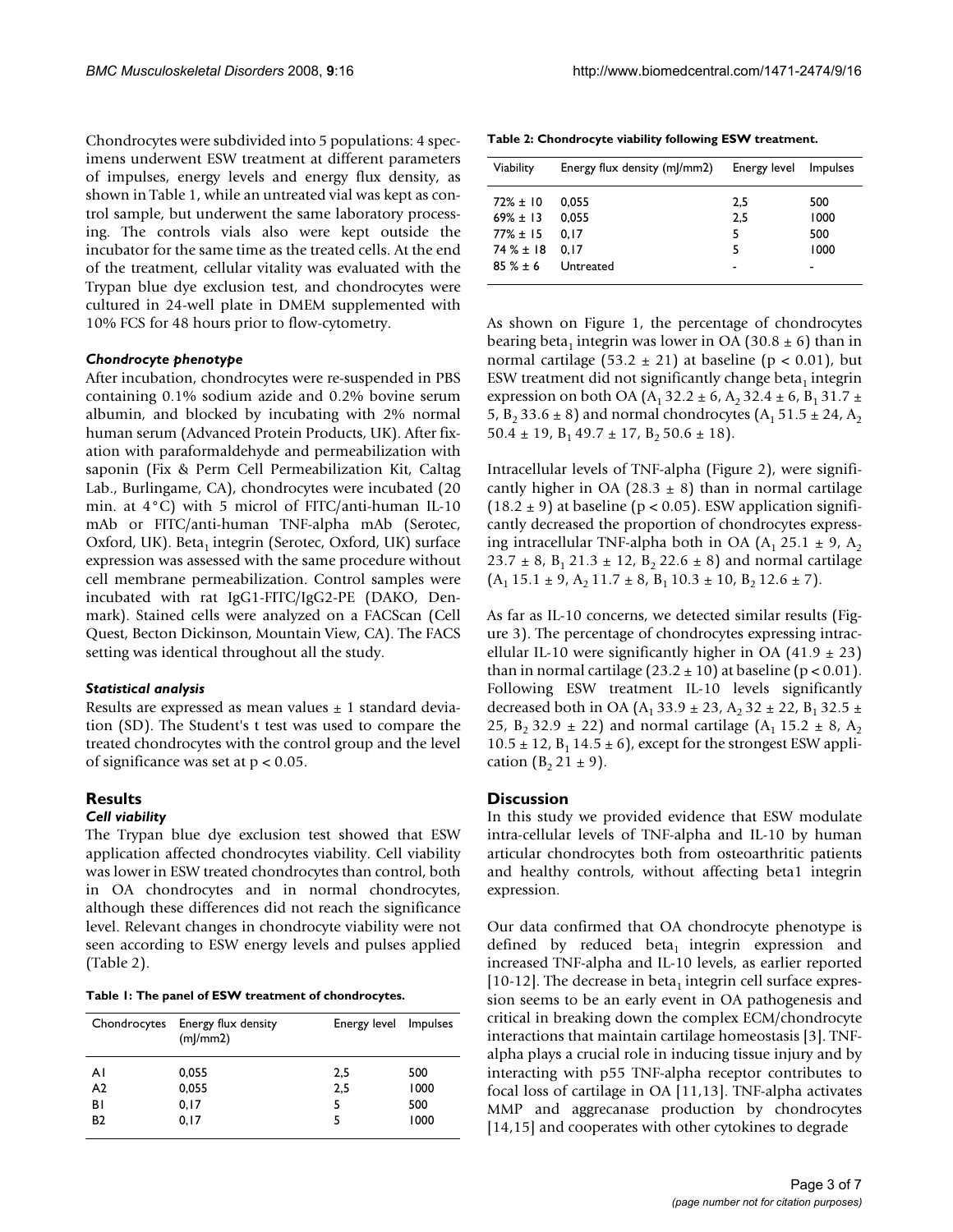

### ESW modulation of expression of beta1 **Figure 1** integrin on chondrocytes

 ${\sf ESW}$  modulation of expression of beta<sub>1</sub> integrin on chondrocytes. Surface expression of beta<sub>1</sub> integrin on osteoarthritic (OA) and healthy (HD) chondrocytes treated with ESW at different impulses and energies (see table 1 for the panel of ESW treatment) and untreated (control). Bars represents mean ± 1 standard deviation.





#### Figure 2

**ESW modulation of intracellular levels of TNF-**α **in chondrocytes**. Intracellular levels of TNF-α in osteoarthritic (OA) and healthy (HD) chondrocytes treated with ESW at different impulses and energies (see table 1 for the panel of ESW treatment) and untreated (control). Bars represents mean ± 1 standard deviation.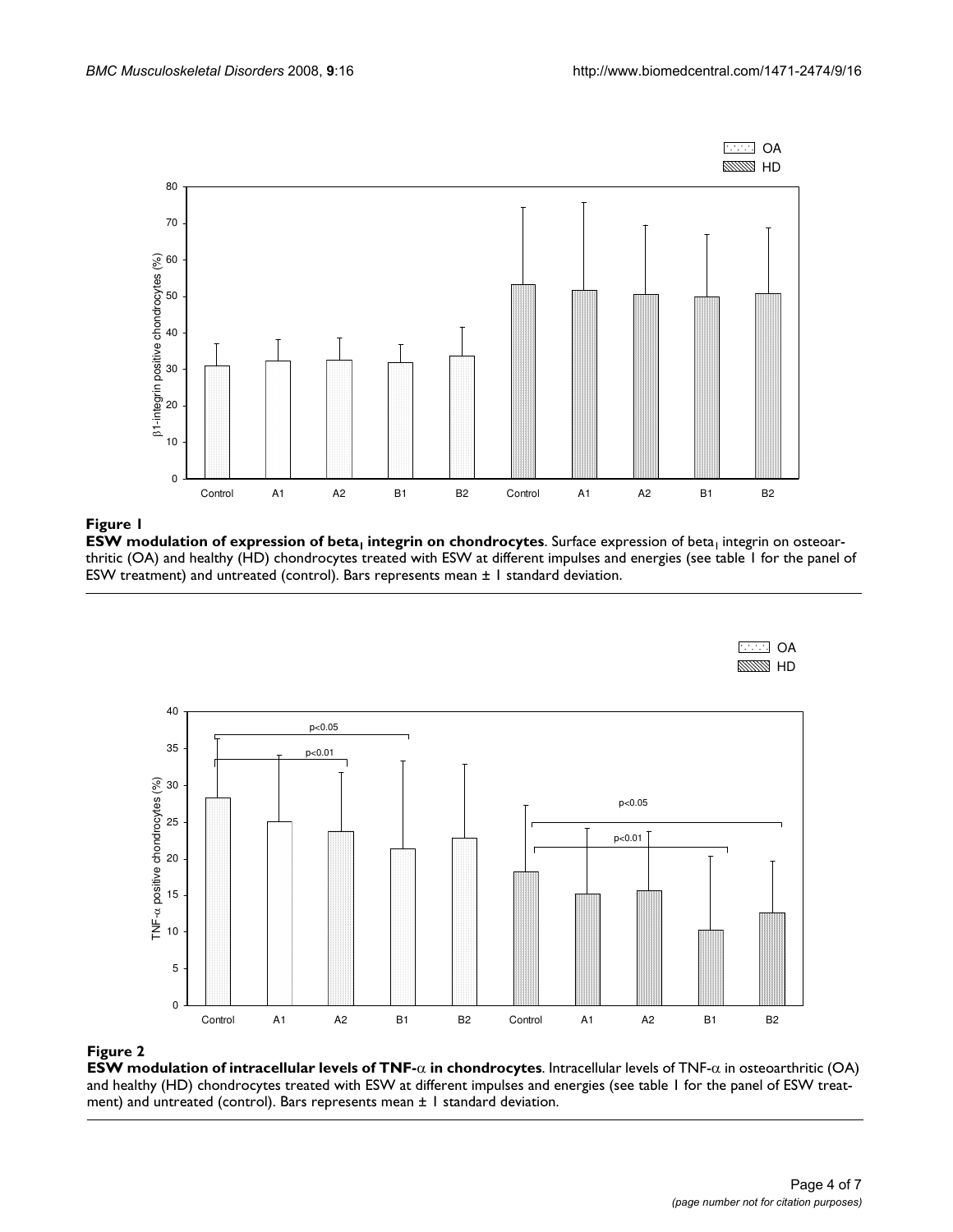



Figure 3

**ESW modulation of intracellular levels of IL-10 in chondrocytes**. Intracellular levels of IL-10 in osteoarthritic (OA) and healthy (HD) chondrocytes treated with ESW at different impulses and energies (see table 1 for the panel of ESW treatment) and untreated (control). Bars represents mean  $\pm$  1 standard deviation.

cartilage matrix [16]. The role of IL-10 on cell metabolism is controversial as having pleiotropyc functions. On one side, IL-10 has proanabolic effects, such as promotion of proteoglycan synthesis by human chondrocytes "in vitro" [17], prevention of cartilage destruction by reducing IL-1 and TNF-alpha mRNA expression in articular chondrocytes [17]; on the other side, IL-10 may also exert procatabolic effects as in human fibroblasts it down-regulates type I collagen mRNA expression and enhances collagenase and stromelysin gene expression [18]. This diversity of responses indicates that downstream events following IL-10 binding may vary depending on the cell target phenotype and on the environment of that cell, thus making the role of IL-10 in OA pathogenesis more intriguing and difficult to understand.

It has been previously shown that ESW induce a dosedependent increase in cytotoxicity of cultured human chondrocytes assessed by the lactate dehydrogenase (LDH) assay [19], but the possible effects of ESW on the metabolic pathways that are activated in the pathogenetic mechanisms of OA were not evaluated. In our study, ESW application on isolated chondrocytes down-regulated the intracellular levels of TNF-alpha and IL-10, but no changes in  $\beta_1$  integrin expression were detected. Furthermore, healthy and OA chondrocytes behaved in a similar fashion. IL-10 expression significantly decreased in

chondrocytes treated with all levels of energy and impulses, while TNF-alpha seemed to be selectively reduced at middle levels. These findings might be due to the generic cell damage induced by ESW owing to cell viability reduction following the treatment. However, we believe that those effects are specifically ESW related because cell viability did not correlated to the level of energy exposure, beta<sub>1</sub> integrin expression did not change after ESW treatment, chondrocytes were cultured 48 hrs after ESW application and before phenotyping their viability rose over 90%.

The relevance of these findings can be only object of speculations at the moment. The reduction of TNF-alpha can be considered as a protective effect and may prevent MMPs activation and cartilage degradation. Understanding of IL-10 changes may be controversial as IL-10 can have both proanabolic and procatabolic effects of tissue metabolism. Additionally, it remains to be clarified whether IL-10 decrease is a specific outcome of ESW treatment or mediated by TNF-alpha reduction since it has been shown that TNF-alpha up-regulates IL-10 expression in rheumatoid arthritis synovitis [20]. At any case, ESW treatment seems to be capable to restore TNF-alpha and IL-10 production by osteoarthritic chondrocytes at normal levels thus potentially interfering with the pathologic mechanisms causing cartilage damage in OA and repre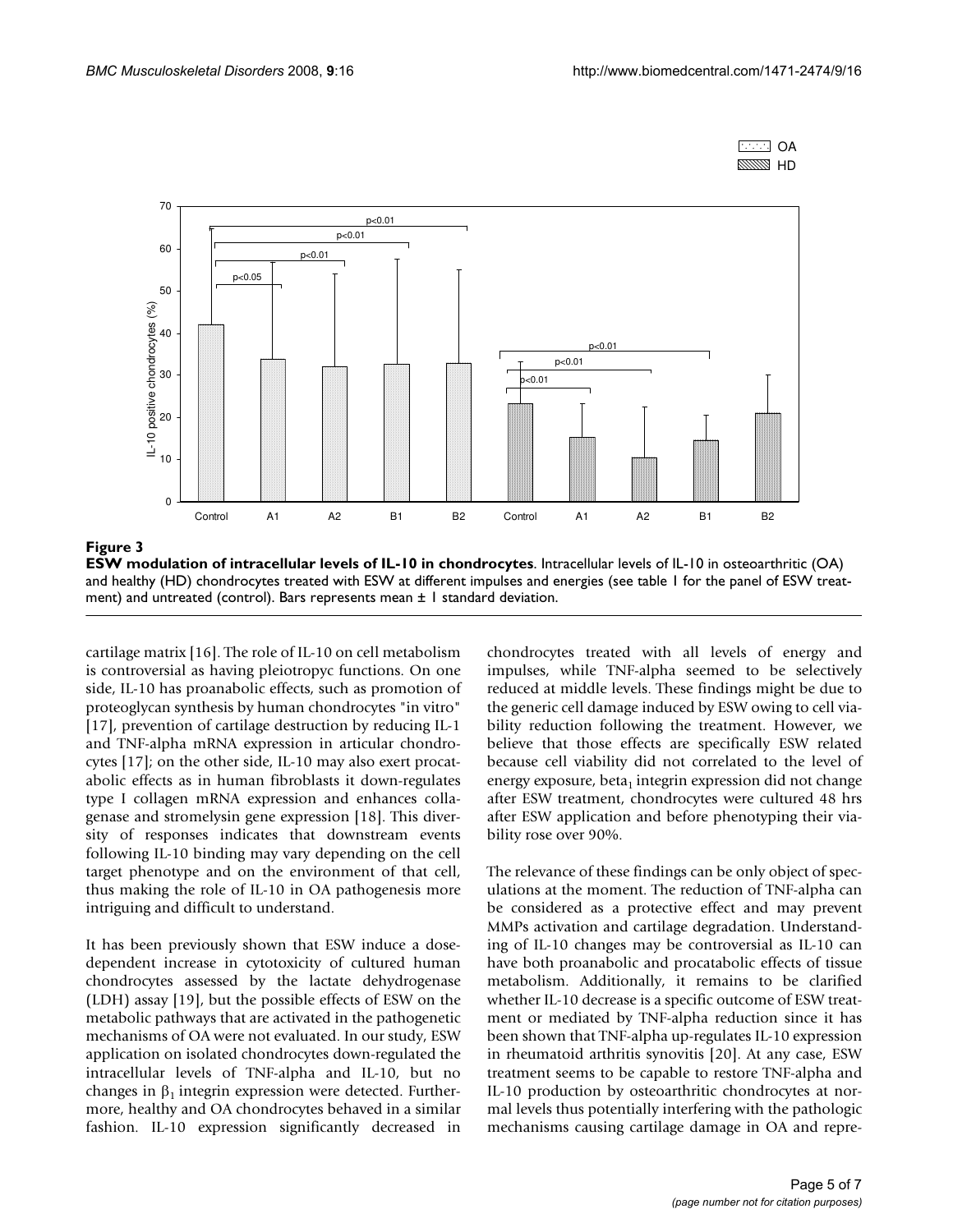senting the theoretical rationale for using ESW as therapy of OA.

It has been recently reported that ESW may be useful to treat OA in dogs [1], and veterinarians have begun to use ESW also to treat OA in horses [2]. Our findings seem to provide the biological clue that ESW can be effective in treating OA. Nonetheless, further studies are warranted to implement these preliminary data by evaluating the effects of ESW on other cellular pathways that are critically involved in OA pathogenesis such as the regulation of MMPs, and on other articular tissues affected by OA such as synovial membrane and subchondral bone.

#### **Conclusion**

In our work we have found that ESW application downregulate the intracellular levels of TNF-alpha and IL-10 by chondrocytes. Considering that in osteoarthritic chondrocytes the expression of beta<sub>1</sub> integrin is low and TNF-alpha and IL-10 levels are high, we speculate that ESW could restore TNF-alpha and IL-10 production by osteoarthritic chondrocytes at normal levels thus potentially interfering with the pathologic mechanisms causing cartilage damage in OA. However, further in vivo and in vitro studies are necessary to establish if ESW can represent a viable option in the treatment of patients suffering of OA.

#### **Competing interests**

The author(s) declare that they have no competing interests.

#### **Authors' contributions**

BM: proposed the application of ESW on the chondrocytes and took the biopsy tissues during the surgical operations. He also was involved in the revising of the manuscript for the literature content.

FI: gave substantial contributions to conception, design, statistic analysis and interpretation of data.

AN: carried out the treating of the chondrocytes by shock waves and participated to draft the manuscript.

GL: conceived of the study and participated in its coordination and drafting of the manuscript.

LM: carried out the study from the drawing of cartilage tissues to the drafting of the manuscript.

VP: participated in the design and the coordination of the study.

RG: gave the substantial contributes in the drafting the manuscript and in the revising it for the intellectual contents.

All authors read and approved the final manuscript.

#### **References**

- Dahlberg J, Fitch G, Evans RB, McClure SR, Conzemius M: [The eval](http://www.ncbi.nlm.nih.gov/entrez/query.fcgi?cmd=Retrieve&db=PubMed&dopt=Abstract&list_uids=16594445)**[uation of extracorporeal shockwave therapy in naturally](http://www.ncbi.nlm.nih.gov/entrez/query.fcgi?cmd=Retrieve&db=PubMed&dopt=Abstract&list_uids=16594445) [occurring osteoarthritis of the stifle joint in dogs.](http://www.ncbi.nlm.nih.gov/entrez/query.fcgi?cmd=Retrieve&db=PubMed&dopt=Abstract&list_uids=16594445)** *Vet Comp Orthop Traumatol* 2005, **18(3):**147-152.
- 2. Revenaugh MS: **[Extracorporeal shock wave therapy for treat](http://www.ncbi.nlm.nih.gov/entrez/query.fcgi?cmd=Retrieve&db=PubMed&dopt=Abstract&list_uids=16297724)[ment of osteoarthritis in the horse: clinical applications.](http://www.ncbi.nlm.nih.gov/entrez/query.fcgi?cmd=Retrieve&db=PubMed&dopt=Abstract&list_uids=16297724)** *Vet Clin North Am Equine Pract* 2005, **21(3):**609-25.
- 3. Iannone F, Lapadula G: **[The pathophysiology of osteoarthritis.](http://www.ncbi.nlm.nih.gov/entrez/query.fcgi?cmd=Retrieve&db=PubMed&dopt=Abstract&list_uids=14703002)** *Aging Clin Exp Res* 2003, **15(5):**364-372.
- 4. Damsky CH, Ilic D: **[Integrin signaling: it's where the action is.](http://www.ncbi.nlm.nih.gov/entrez/query.fcgi?cmd=Retrieve&db=PubMed&dopt=Abstract&list_uids=12231355)** *Curr Opin Cell Biol* 2002, **14(5):**594-602.
- 5. Lapadula G, Iannone F, Zuccaro C, Grattagliano V, Covelli M, Patella V, Lo Bianco G, Pipitone V: **[Chondrocyte phenotyping in human](http://www.ncbi.nlm.nih.gov/entrez/query.fcgi?cmd=Retrieve&db=PubMed&dopt=Abstract&list_uids=9641504) [osteoarthritis.](http://www.ncbi.nlm.nih.gov/entrez/query.fcgi?cmd=Retrieve&db=PubMed&dopt=Abstract&list_uids=9641504)** *Clin Rheumatol* 1998, **17(2):**99-104.
- 6. Westacott CI, Atkins RM, Dieppe PA, Elson CJ: **[Tumor necrosis](http://www.ncbi.nlm.nih.gov/entrez/query.fcgi?cmd=Retrieve&db=PubMed&dopt=Abstract&list_uids=7799355) [factor-alpha receptor expression on chondrocytes isolated](http://www.ncbi.nlm.nih.gov/entrez/query.fcgi?cmd=Retrieve&db=PubMed&dopt=Abstract&list_uids=7799355)** [from human articular cartilage.](http://www.ncbi.nlm.nih.gov/entrez/query.fcgi?cmd=Retrieve&db=PubMed&dopt=Abstract&list_uids=7799355) **21(9):**1710-1715.
- 7. Alaaeddine N, DiBattista JA, Pelletier JP, Cloutier JM, Kiansa K, Dupuis M: **[Osteoarthritic synovial fibroblasts possess an](http://www.ncbi.nlm.nih.gov/entrez/query.fcgi?cmd=Retrieve&db=PubMed&dopt=Abstract&list_uids=9330943) [increased level of tumor necrosis factor-receptor 55 \(TNF-](http://www.ncbi.nlm.nih.gov/entrez/query.fcgi?cmd=Retrieve&db=PubMed&dopt=Abstract&list_uids=9330943)[R55\) that mediates biological activation by TNF-alpha.](http://www.ncbi.nlm.nih.gov/entrez/query.fcgi?cmd=Retrieve&db=PubMed&dopt=Abstract&list_uids=9330943)** *J Rheumatol* 1997, **24(10):**1985-1994.
- 8. de Waal MR, Abrams J, Bennett B, Figdor CG, de Vries JE: [Inter](http://www.ncbi.nlm.nih.gov/entrez/query.fcgi?cmd=Retrieve&db=PubMed&dopt=Abstract&list_uids=1940799)**[leukin 10\(IL-10\) inhibits cytokine synthesis by human mono](http://www.ncbi.nlm.nih.gov/entrez/query.fcgi?cmd=Retrieve&db=PubMed&dopt=Abstract&list_uids=1940799)cytes: an autoregulatory role of IL-10 produced by [monocytes.](http://www.ncbi.nlm.nih.gov/entrez/query.fcgi?cmd=Retrieve&db=PubMed&dopt=Abstract&list_uids=1940799)** *J Exp Med* 1991, **174(5):**1209-1220.
- 9. Rousset F, Garcia E, Defrance T, Peronne C, Vezzio N, Hsu DH, Kastelein R, Moore Kw, Banchereau J: **[Interleukin 10 is a potent](http://www.ncbi.nlm.nih.gov/entrez/query.fcgi?cmd=Retrieve&db=PubMed&dopt=Abstract&list_uids=1371884) [growth and differentiation factor for activated human B lym](http://www.ncbi.nlm.nih.gov/entrez/query.fcgi?cmd=Retrieve&db=PubMed&dopt=Abstract&list_uids=1371884)[phocytes.](http://www.ncbi.nlm.nih.gov/entrez/query.fcgi?cmd=Retrieve&db=PubMed&dopt=Abstract&list_uids=1371884)** *Proc Natl Acad Sci USA* 1992, **89(5):**1890-1893.
- 10. Iannone F, De Bari C, Dell'Accio F, Covelli M, Cantatore FP, Patella V, Lo Bianco G, Lapadula G: **[Interleukin-10 and interleukin-10](http://www.ncbi.nlm.nih.gov/entrez/query.fcgi?cmd=Retrieve&db=PubMed&dopt=Abstract&list_uids=11332442) [receptor in human osteoarthritic and healthy chondrocytes.](http://www.ncbi.nlm.nih.gov/entrez/query.fcgi?cmd=Retrieve&db=PubMed&dopt=Abstract&list_uids=11332442)** *Clin Exp Rheumatol* 2001, **19(2):**139-145.
- 11. Westacott CI, Barakat AF, Wood L, Perry MJ, Neison P, Bisbinas I, Armstrong L, Millar Ab, Elson Cj: **[Tumor necrosis factor alpha](http://www.ncbi.nlm.nih.gov/entrez/query.fcgi?cmd=Retrieve&db=PubMed&dopt=Abstract&list_uids=10806049) [can contribute to focal loss of cartilage in osteoarthritis.](http://www.ncbi.nlm.nih.gov/entrez/query.fcgi?cmd=Retrieve&db=PubMed&dopt=Abstract&list_uids=10806049)** *Osteoarthritis Cartilage* 2000, **8(3):**213-221.
- 12. Lapadula G, Iannone F, Zuccaro C, Grattagliano V, Covelli M, Patella V, Lo Bianco G, Pipitone V: **[Integrin expression on chondro](http://www.ncbi.nlm.nih.gov/entrez/query.fcgi?cmd=Retrieve&db=PubMed&dopt=Abstract&list_uids=9177918)[cytes: correlations with the degree of cartilage damage in](http://www.ncbi.nlm.nih.gov/entrez/query.fcgi?cmd=Retrieve&db=PubMed&dopt=Abstract&list_uids=9177918) [human osteoarthritis.](http://www.ncbi.nlm.nih.gov/entrez/query.fcgi?cmd=Retrieve&db=PubMed&dopt=Abstract&list_uids=9177918)** *Clin Exp Rheumatol* 1997, **15(3):**247-254.
- 13. Webb GR, Westacott CI, Elson CJ: [Chondrocyte tumor necrosis](http://www.ncbi.nlm.nih.gov/entrez/query.fcgi?cmd=Retrieve&db=PubMed&dopt=Abstract&list_uids=9536291) **[factor receptors and focal loss of cartilage in osteoarthritis.](http://www.ncbi.nlm.nih.gov/entrez/query.fcgi?cmd=Retrieve&db=PubMed&dopt=Abstract&list_uids=9536291)** *Osteoarthritis Cartilage* 1997, **5(6):**427-437.
- 14. Hui W, Barksby HE, Young DA, Cawston TE, McKie N, Rowan AD: **[Oncostatin M in combination with tumour necrosis factor](http://www.ncbi.nlm.nih.gov/entrez/query.fcgi?cmd=Retrieve&db=PubMed&dopt=Abstract&list_uids=15883123) {alpha} induces a chondrocyte membrane associated aggrecanase that is distinct from ADAMTS aggrecanase-1 or -2.** *Ann Rheum Dis* 2005, **64(11):**1624-1632.
- 15. Liacini A, Sylvester J, Li WQ, Huang W, Dehnade F, Ahmad M, Zafarullah M: **[Induction of matrix metalloproteinase-13 gene](http://www.ncbi.nlm.nih.gov/entrez/query.fcgi?cmd=Retrieve&db=PubMed&dopt=Abstract&list_uids=12878172) [expression by TNF-alpha is mediated by MAP kinases, AP-1,](http://www.ncbi.nlm.nih.gov/entrez/query.fcgi?cmd=Retrieve&db=PubMed&dopt=Abstract&list_uids=12878172) and NF-kappaB transcription factors in articular chondro[cytes.](http://www.ncbi.nlm.nih.gov/entrez/query.fcgi?cmd=Retrieve&db=PubMed&dopt=Abstract&list_uids=12878172)** *Exp Cell Res* 2003, **288(1):**208-217.
- 16. Van Bezooijen RL, Wee-Pals L, Papapoulos SE, Lowik CW: **[Inter](http://www.ncbi.nlm.nih.gov/entrez/query.fcgi?cmd=Retrieve&db=PubMed&dopt=Abstract&list_uids=12228154)[leukin 17 synergises with tumour necrosis factor alpha to](http://www.ncbi.nlm.nih.gov/entrez/query.fcgi?cmd=Retrieve&db=PubMed&dopt=Abstract&list_uids=12228154) [induce cartilage destruction in vitro.](http://www.ncbi.nlm.nih.gov/entrez/query.fcgi?cmd=Retrieve&db=PubMed&dopt=Abstract&list_uids=12228154)** *Ann Rheum Dis* 2002, **61(10):**870-876.
- 17. Joosten LA, Lubberts E, Durez P, Helsen MM, Jacobs MJ, Goldman M, van den Berg WB: **[Role of interleukin-4 and interleukin-10 in](http://www.ncbi.nlm.nih.gov/entrez/query.fcgi?cmd=Retrieve&db=PubMed&dopt=Abstract&list_uids=9041936) [murine collagen-induced arthritis. Protective effect of inter](http://www.ncbi.nlm.nih.gov/entrez/query.fcgi?cmd=Retrieve&db=PubMed&dopt=Abstract&list_uids=9041936)leukin-4 and interleukin-10 treatment on cartilage destruc[tion.](http://www.ncbi.nlm.nih.gov/entrez/query.fcgi?cmd=Retrieve&db=PubMed&dopt=Abstract&list_uids=9041936)** *Arthritis Rheum* 1997, **40(2):**249-260.
- 18. Reitamo S, Remitz A, Tamai K, Uitto J: **[Interleukin-10 modulates](http://www.ncbi.nlm.nih.gov/entrez/query.fcgi?cmd=Retrieve&db=PubMed&dopt=Abstract&list_uids=7989607) [type I collagen and matrix metalloprotease gene expression](http://www.ncbi.nlm.nih.gov/entrez/query.fcgi?cmd=Retrieve&db=PubMed&dopt=Abstract&list_uids=7989607) [in cultured human skin fibroblasts.](http://www.ncbi.nlm.nih.gov/entrez/query.fcgi?cmd=Retrieve&db=PubMed&dopt=Abstract&list_uids=7989607)** *J Clin Invest* 1994, **94(6):**2489-2492.
- 19. Dorotka R, Kubista B, Schatz KD, Trieb K: **[Effects of extracorpor](http://www.ncbi.nlm.nih.gov/entrez/query.fcgi?cmd=Retrieve&db=PubMed&dopt=Abstract&list_uids=12845449)[eal shock waves on human articular chondrocytes and ovine](http://www.ncbi.nlm.nih.gov/entrez/query.fcgi?cmd=Retrieve&db=PubMed&dopt=Abstract&list_uids=12845449)**